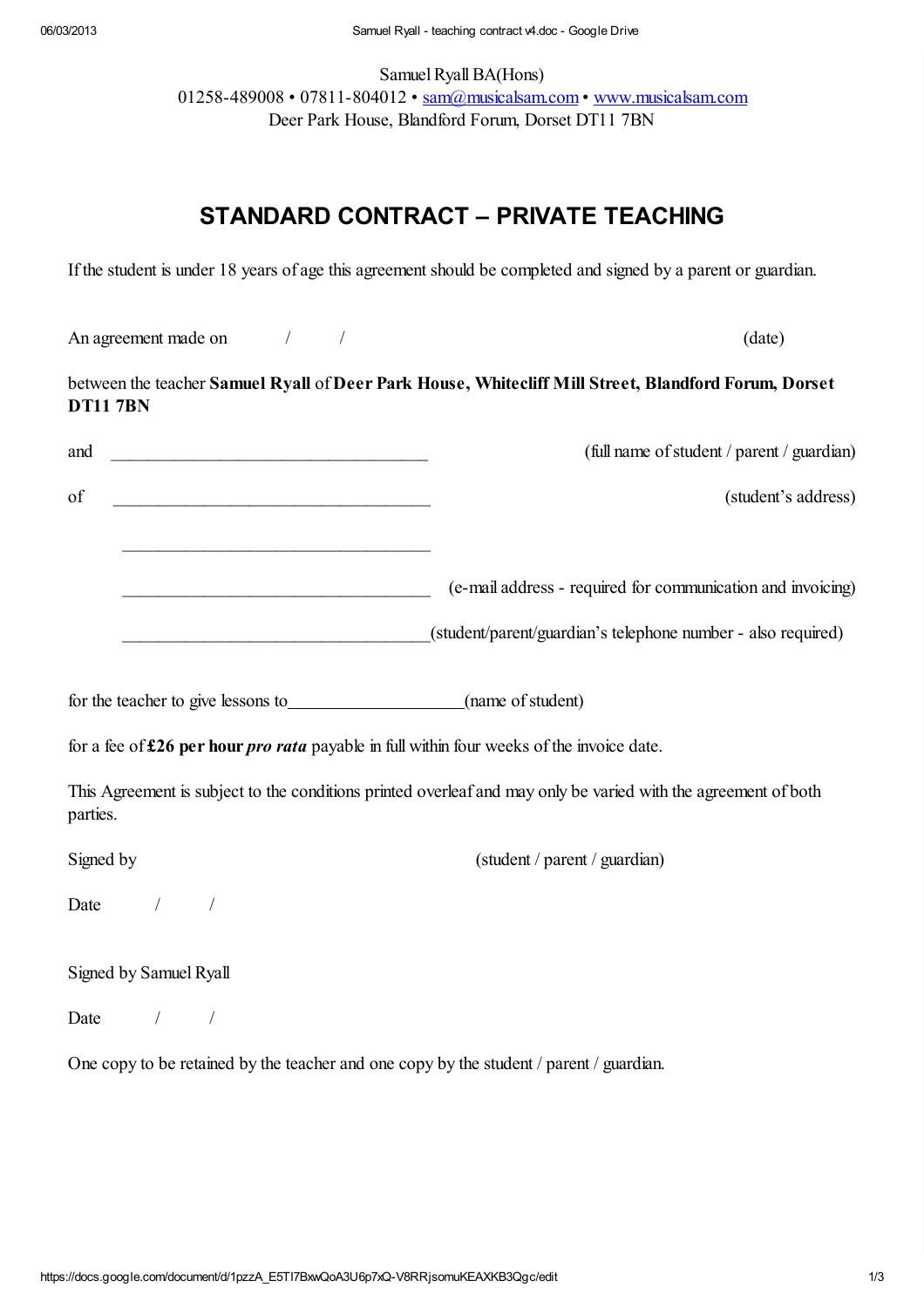#### Samuel Ryall BA(Hons)

01258-489008 • 07811-804012 • [sam@musicalsam.com](mailto:sam@musicalsam.com) • [www.musicalsam.com](http://www.google.com/url?q=http%3A%2F%2Fwww.musicalsam.com&sa=D&sntz=1&usg=AFQjCNHixfmuvaIPtbmxApC7EfjNakmUfQ) Deer Park House, Blandford Forum, Dorset DT11 7BN

### **Conditions**

### 1. Fees

Lesson fees are subject to annual review. The first half-term's fees are payable prior to the delivery of lessons. Payment for all further invoices will be due within four weeks of the invoice date.

### 2. Missed lessons

Any lesson missed by the student shall be paid for unless otherwise agreed with the teacher. If the teacher is unavailable to give any scheduled lesson, the lesson will be carried forward to another date. If this is not possible, any fee already paid will be refunded or used to pay for a future lesson.

### 3. Additional lessons

Extra lessons may be scheduled during holiday periods or at any other time by mutual agreement.

### 4. Termination of Agreement

A decision to discontinue lessons may be taken by the student/parent/guardian or the teacher in which case six weeks' written notice shall be given by the party seeking to discontinue. In the event that the student discontinues lessons with insufficient notice, the student/parent/guardian will be liable to pay fees for those lessons not taken during the notice period. The agreement can be terminated without requirement for this notice period within two weeks of the first paid lesson.

#### 5. General

- a. The student/parent/guardian agrees to pay for any music, equipment, media etc. required by the student and provided by the teacher.
- b. The student/parent/guardian will be responsible for any loss or damage incurred to any instrument, accessory or music loaned by the teacher to the student. Such items will be returned on request to the teacher.
- c. The student/parent/guardian undertakes not to make photocopies of any music.
- d. The student will not enter any examination, festival, competition or otherwise perform in public without first consulting the teacher. The teacher will not enter the student for any examination/festival etc. without the approval of the student/parent/guardian. Any entry fees for such examinations and festivals will be paid by the student/parent/guardian.
- e. In the interests of the student's wellbeing whilst in the teacher's care, the teacher must be informed of any medical or other condition affecting the student.
- f. If the student is under eighteen, the parent/guardian gives permission for the teacher to teach the student.
- g. Invoices will, if possible, be issued by e-mail to the address of the student / parent / guardian supplied above, or to a subsequent alternative address.